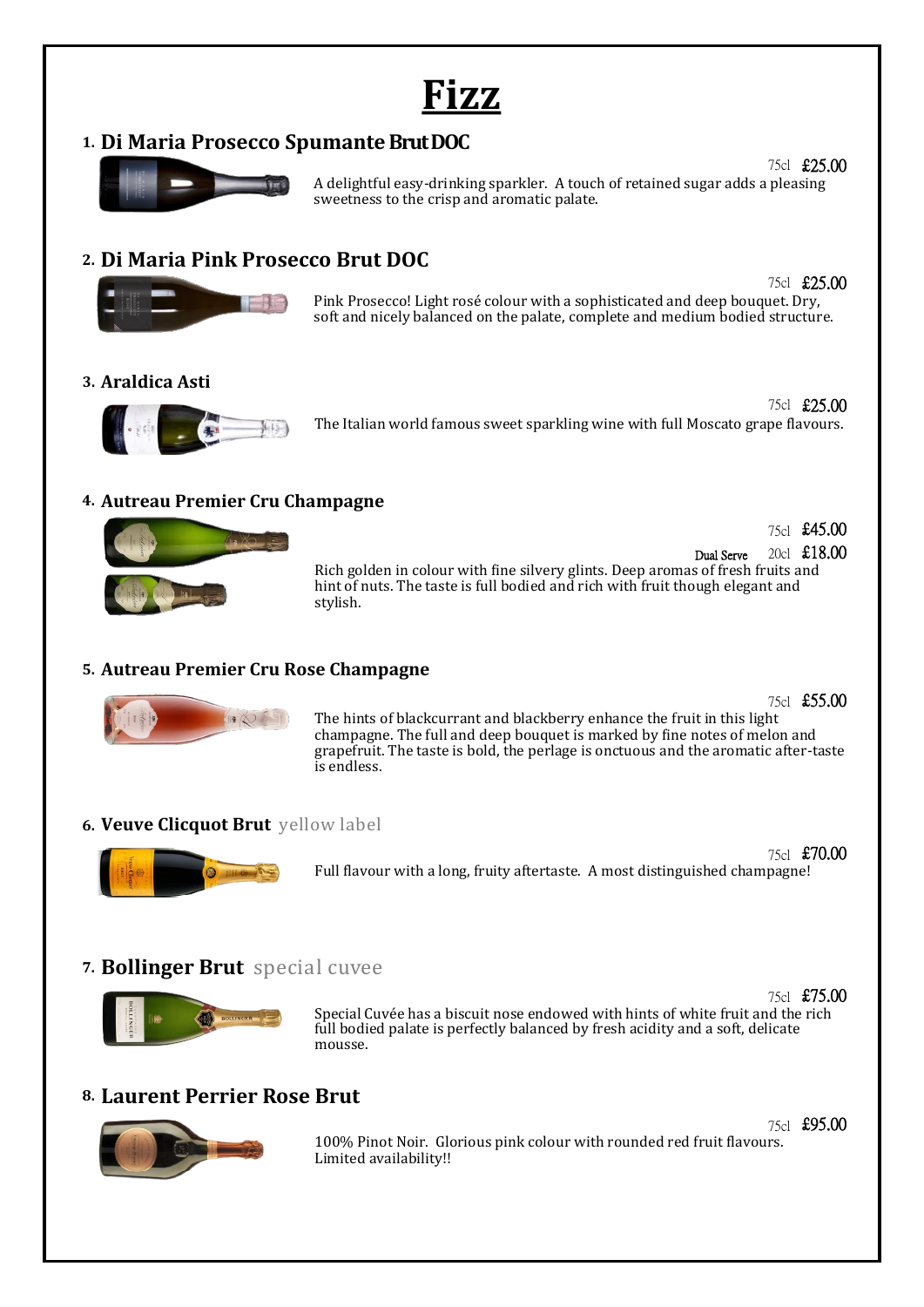# **English Wines**

#### **9. Pilgrims Way Pinot Gris**



**Wayfarer 75cl £30.00** A versatile English white with ripe conference pear on the nose, citrus lime and crisp green apple on the palate.

#### **10.Pilgrims Way Pinot Noir Rosé**



**Wayfarer 75cl £30.00** Cherry blossom on the nose. Zingy grapefruit and a summer strawberry bite on the palate. Bursting with acidity and well balanced.

### **11.Balfour Leslie 's Reserve Brut N/V**



**Balfour** 75cl **£47.50** Refreshing flavours of lime and redcurrant with crisp acidity and a touch of sweetness - great alternative to Prosecco.

# **White Wines**

### **12.Terra Molino Airen**



**Spain** 125ml £3.90 175ml £4.50 250ml £6.50 75cl **£17.00** Bright citrus characteristics on the nose, vibrant apple fruit flavours and a zesty twang on the palate with hints of grapefruit.

### **13.Las Montanas Sauvignon Blanc**



**Chile** 125ml £4.90 175ml £5.50 250ml £7.00 75cl **£18.50** This Chilean wine is dry, with lovely soft fruits, gooseberry and grapefruit aromas with a superb refreshing aftertaste.

### **14.Auction House Chardonnay**



**Australia 125ml** £4.90 175ml £5.50 250ml £7.50 75cl £19.50 A medium bodied wine showing lemon and lime flavours along with tropical fruits. Lightly oaked, this wine has a creamy mouth feel.

# **15.Cortefresca Pinot Grigio**



**Italy** 125ml £4.90 175ml £5.50 250ml £7.50 75cl **£20.00** An elegant full bodied and well balanced soft and dry white wine with excellent flinty minerality and a fruity bouquet.

#### **16.La Choza Rioja Viura Blanco**



**Spain** 75cl **£24.00** Aromas of fruity notes accompanied by citrus fruits with a well balanced palate with a pleasant acidity and harmonious aftertaste.

# **17.Picpoul de Pinet - Duc de Morny**



**France** 75cl **£26.00** Exuberantly fresh on the palate with ripe mango fruit a slightly salty edge and underlying minerality. Flavourful and concentrated, fine and elegant.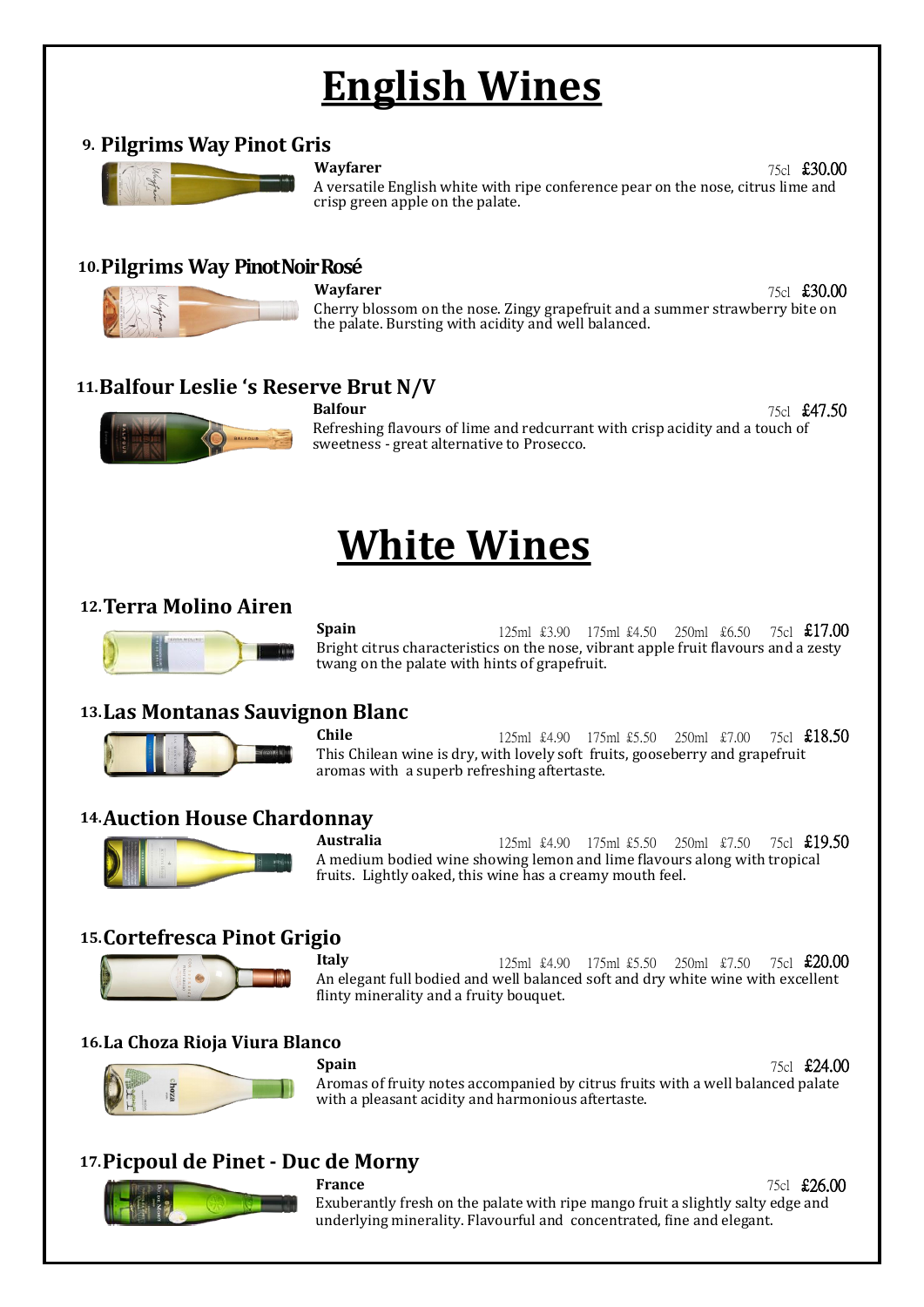# **White Wines cont.**

#### **18.Les Coteaux Tufiers Vouvray Demi-Sec**



**France** 75cl **£27.50** 

A delicious off-dry style of Chenin Blanc with aromas of just-picked walnuts, a hint of lime and a sappy melon skin note. The palate is honeyed with cooked apple, agave and ginger.

## **19.Pedra de Auga Albarino**



**Spain** 75cl **£29.50** 

Lemon green wine, with intense fruit flavour of pear, apple and peach. The palate shows an integrated acidity on the whole, thick, and well balanced.

# **20.Gavi del Comune di Gavi** 'Nuovo Quadro'



**Italy** 75cl **£32.50** An enticing nose of white peach and pear with hints of fresh lime and gooseberry. Fresh and zesty citrus notes and ripe peachy characters are balanced by crisp acidity and mineral notes leading to a textured complex finish.

### **21.Papagiannakos Savatiano**



**Greece** 75cl **£32.50** Fresh fennel and floral aromas leading onto a broad peachy palate with lemon and herbal characters. A crisp, citrus-tinged, yet balanced finish.

## **22.Domaine Louis Moreau Petit Chablis**



#### **France** 75cl **£35.00** Petit Chablis is a fresh and very aromatic wine. Its fruity nose carries a suggestion of apple and citrus notes. In the mouth, a nice gustatory attack

# **23.Domaine du Pré Semelé Sancerre**



#### **France** 75cl **£39.50**



A classic Sancerre with ripe gooseberry fruit and zesty acidity. The style is full and round yet fresh and well-balanced.

# **24.Domaine Louis Moreau Chablis 1er Cru**



**France** 75cl **£49.50** 

A rich yellow gold colour with green hints and its nose reveals aromas of mint & pineapple. Its flavours are full & freshness dominates

# **Dessert Wines**

# **25.Monbazillac Domaine du Grange 50cl dessert wine**



**France** 125ml £6.00 175ml £8.00 50cl **£28.50** A fabulous dessert wine, sweet and luscious with a clean finish, with flavours of marmalade, nectarine, honey and toffee with a twist of orange zest.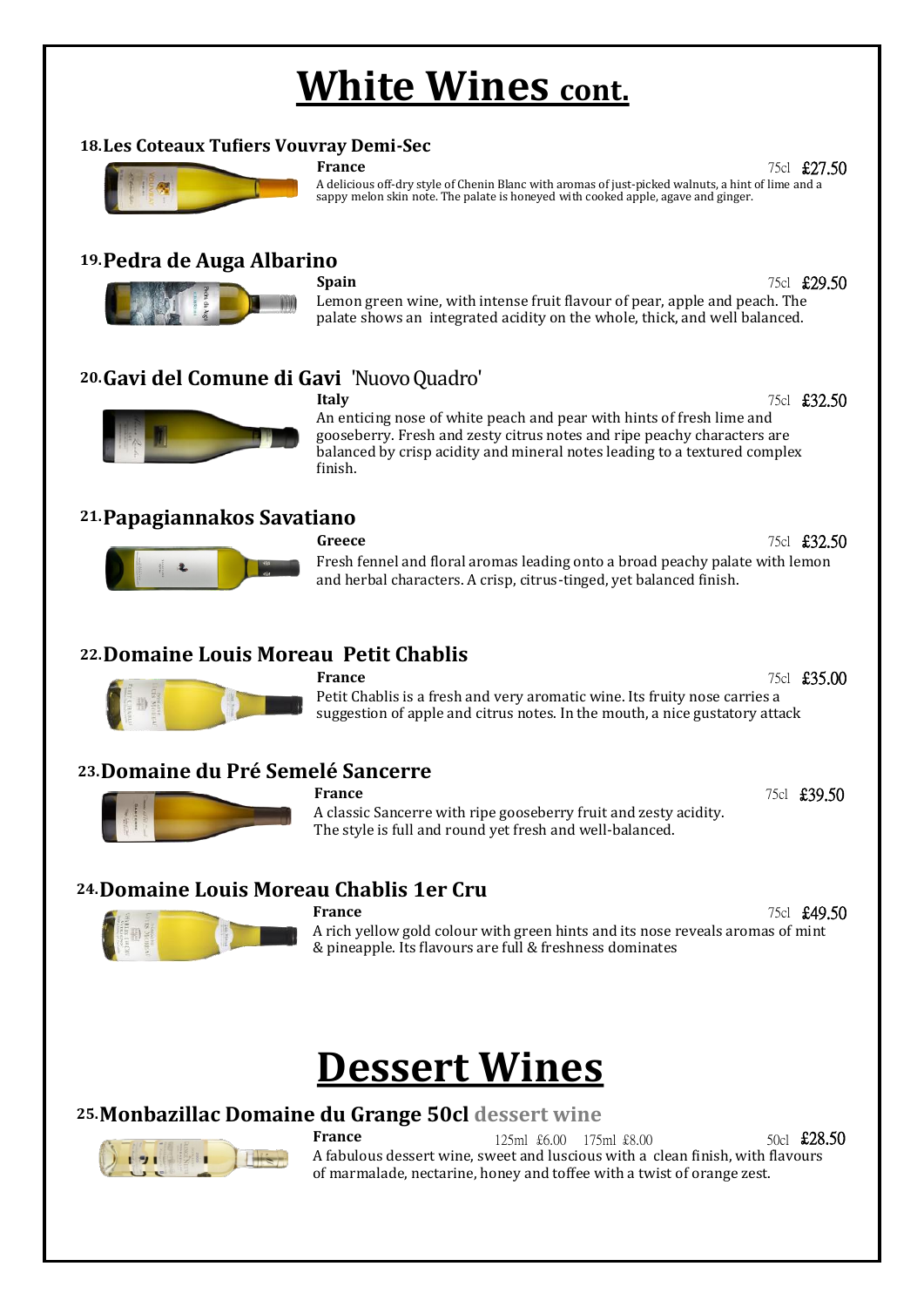# **Rosé Wines**

### **26.Terra Molino Tempranillo Rosé**



**Spain** 125ml £3.90 175ml £4.50 250ml £6.50 75cl **£17.00** A light pink colour with a nose filled with crisp aromas of red fruits. In the mouth it is very lively, with good acidity and distinctive flavours of cherries, cranberry, redcurrant and strawberries.

### **27.Pacific Heights Zinfandel Blush Rose**



**U.S.A.** 125ml £4.90 175ml £5.50 250ml £7.50 75cl **£20.00** A delicious off-dry rose, a beautiful salmon pink colour, with a balanced freshness and acidity. A well made Californian 'blush' wine.

## **28.Cortefresca Pinot Grigio Blush**



**Italy** 125ml £4.90 175ml £5.50 250ml £7.50 75cl **£20.00** A delicate blend of soft summer fruits and light acidity combine to produce a gentle dry blush.

# **Red Wines**

### **29.Terra Molino Tempranillo**



**Spain** 125ml £3.90 175ml £4.50 250ml £6.50 75cl **£17.00** A fruity medium to full-bodied red wine with a rich palate showing juicy strawberry notes married with spice and vanilla tones.

#### **30.Roos Estate Shiraz**

**South Africa** 125ml £4.90 175ml £5.50 250ml £7.00 75cl **£18.50** A full bodied South African wine with robust flavours of peppery black cherry and blackberry fruits rounded with soft tannins.

#### **31.Las Montanas Merlot**



**Chile** 125ml £4.90 175ml £5.50 250ml £7.50 75cl **£20.00** A typical Chilean Merlot with a rich mix of blackcurrant and plum flavours and a hint of leather supported by wonderful soft tannins.

# **32.Conviviale Montepulciano d'Abruzzo**



**Italy** 125ml £5.20 175ml £6.50 250ml £8.00 75cl **£22.50** An intense wine with cherry and ripe plum aromas. A palate of morello cherry, cassis and bramble fruit flavours, with a fresh sappy finish.

#### **33.Para Dos Malbec**



#### **34.Choza Rioja Crianza**



**Argentina** 125ml £5.20 175ml £6.50 250ml £8.00 75cl **£22.50** Fruity, black cherries and blackberries are combined with sweet Vanilla spice and nutty aromas to provide a complex nose.

**Spain** 75cl **£24.00** 

Aromas of intense ripe fruit with notes of vanilla and hazelnut. A smooth palate due to ageing in wood and full of ripe fruit.